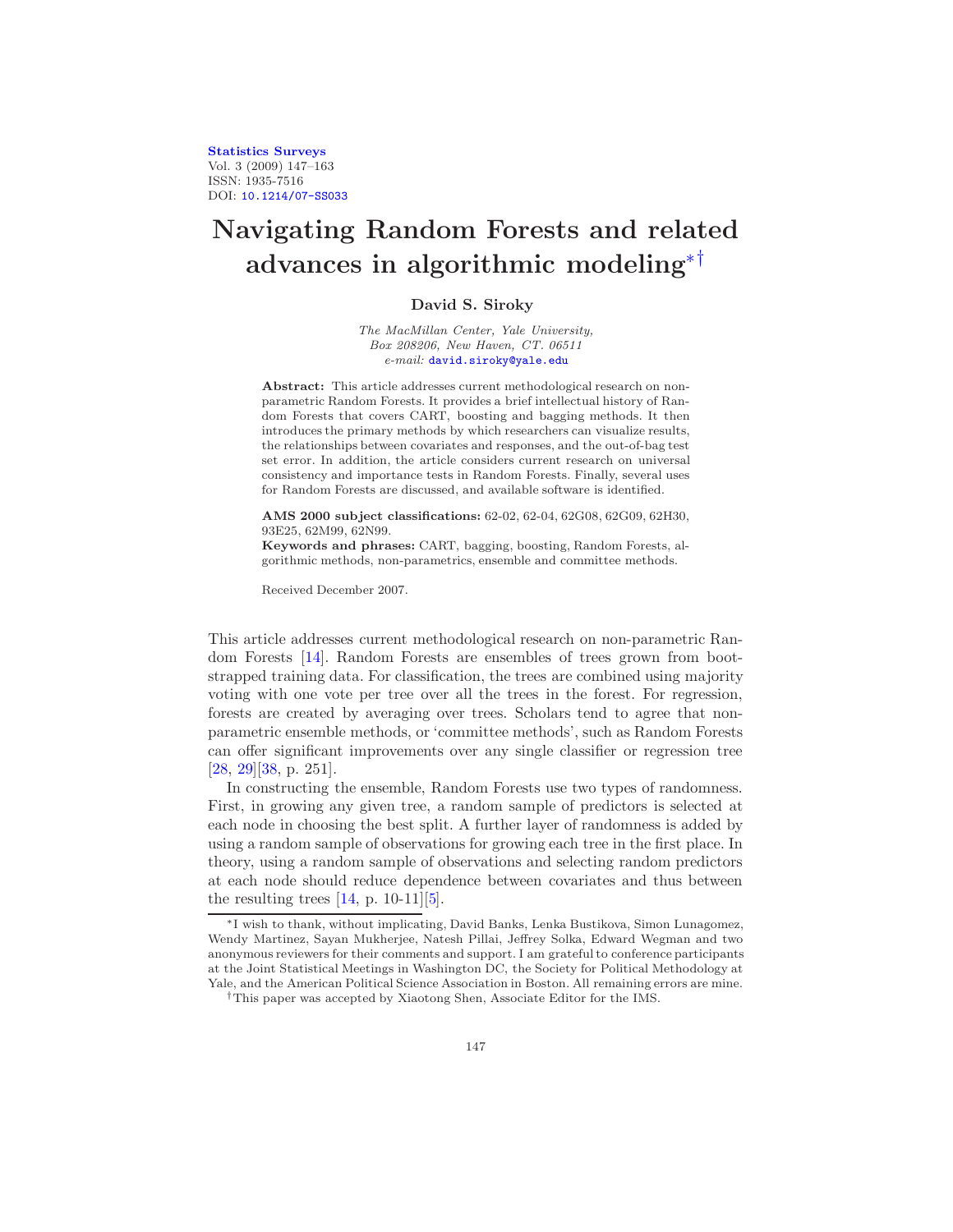Results from the use of Random Forests have been impressive. Various studies have shown that Random Forests reduce classification and regression error on a wide array of data structures and problems from renal cell carcinoma classification and financial forecasting to genetic and bio-medical analysis [\[70,](#page-15-0) [80,](#page-16-0) [47\]](#page-14-1). Relative to some comparably accurate methods, Random Forests also possess a reasonably high degree of interpretability to help scientists understand the relative 'importance' of covariates, the effect of adding more variables on outof-bag test set error, as well as proximities between observations and marginal effects. These features make the method not only accurate, but also useful for scientists, researchers and practitioners from diverse discipline areas.

The range of applications for which CART, bagging, boosting, and Random Forests are appropriate spans the natural and social sciences. The toy examples offered in this text come from political science data sets about voting and ethnic conflict. In my own research, I have applied these algorithms to predict and explain violent conflict, including outcomes such as the onset of civil war, the duration of civil war, the termination of ethnic conflict, and the incidence of armed secessionist rebellion. Applied statisticians and domain scientists in all quantitative fields should find these methods of interest as substitutes or complements for prediction, inference and description in standard regression, classification, longitudinal and censored survival settings.

The article proceeds as follows. The first section presents a brief intellectual history of Random Forests, which covers CART, boosting and bagging [\[30,](#page-13-2) [9,](#page-12-2) [40,](#page-14-2) [11,](#page-12-3) [32,](#page-13-3) [27\]](#page-13-4). The second section surveys some of the ways to visualize Random Forests and extract information that can help build better models. The penultimate section surveys some variations of the basic random forest algorithm which, in addition to regression and classification problems, can deal with censored survival and clustered data, the latter by bootstrapping at the subject (rather than sample) level. The article also describes some available software: front-ends for Breiman's Fortran code in the  $R$  language and in MATLAB  $(R)$ , as well as  $C++$  and Java-based visualization tools. The final section summarizes the material and suggests some directions in which research on Random Forests appears headed.

## 1. A short intellectual history

### 1.1. CART

A reasonable place to begin understanding this class of models is with classification and regression trees [\[9\]](#page-12-2). The basic idea behind CART is straightforward. We use a set of observed predictors to partition the data recursively until the classes or values of the response variable in each sub-partition become fairly 'homogenous'. The contribution toward this homogeneity (or 'impurity') is one measure of 'variable importance,' a concept in classification settings that is typically measured as the total heterogeneity reduction produced by a given covariate on the response variable when the sample space is recursively partitioned. Homogeneity or impurity is typically defined as  $i(\tau) = \theta[p(y = 1|\tau)],$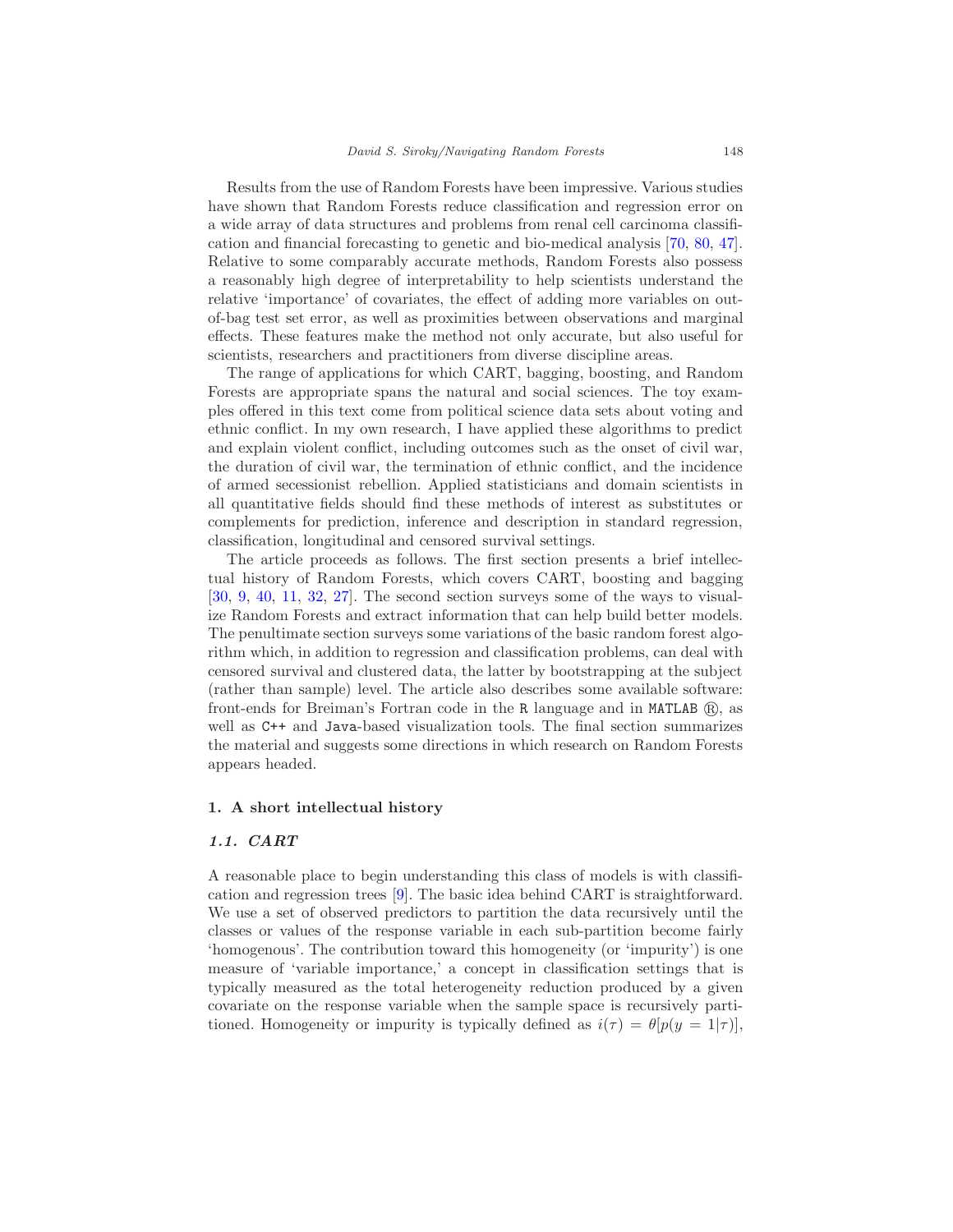where the impurity of node  $\tau$  is a non-negative function of  $p(y = 1|\tau)$  in a [0, 1] classification problem.  $\theta$  is typically taken as the Gini  $[\theta(p) = \min(p, 1 - p)],$ Entropy  $[\theta(p) = [-p \log(p)] - [(1-p) \log(1-p)]$  or the Bayes error  $[\theta(p) =$  $p(1-p)$ . More on how variable importance is measured is discussed below in the context of Random Forests following the discussion of CART, Boosting and Bagging.

The CART algorithm (for regression) has three steps.

- 1. At each non-terminal node, select a split to minimize the sum of squared errors:  $SS_{error} = \sum_{i=1}^{N} (y_i - \hat{f}_c(x_i))^2$ , where  $\hat{f}_c$  is the predicted value for the relevant tree.
- 2. Determine when nodes are terminal (i.e., when to stop growing the tree or how much to prune) using cross-validation.
- 3. Estimate the outcome class or response value at each terminal node.

The first and third steps are relatively straightforward, but the second can present problems. Growing a large tree, pruning it, and tuning it using crossvalidation to locate a tree with high predictive accuracy and interpretability is as much art as it is science [\[38,](#page-14-0) p. 270]. In short, cross validation suggests how much to prune the saturated tree by building 'ancillary trees' and calculating error rates for the saturated tree and the subtrees. There are many ways to conduct the cross-validation, including V-fold, leave-one-out or repeated ran-dom subsampling [\[59\]](#page-15-1). If we use V-fold cross-validation, where  $V = 10$ , we would grow 10 ancillary trees on a partition of the training data using 90% of the data and leaving 10% out in order to estimate the error rates. All of the error rates from the trees on which this procedure is done are then combined and used to determine how much pruning to do on the saturated tree. One popular implementation of this procedure is the ipred library in the R language [\[44\]](#page-14-3).

Random Forests, which will be discussed shortly in more detail, obviate the need for cross-validation. Instead, they produce an unbiased estimate of the test set error internally by constructing many bootstrap samples from the original data and leaving about one-third of the cases out of the bootstrap sample and the construction of the  $n<sup>th</sup>$  tree in the forest. This is one of several advantage that Random Forests possess over its predecessor, CART.

CART has other problems that scholars have duly discussed elsewhere; these include: '(1) discontinuous boundaries; (2) poor approximations of linear functions or functions which are additive in a small number of variables (cf. [\[38,](#page-14-0) p. 274]); (3) typically uncompetitive in low dimensions; (4) difficult to determine when a complex CART model is close to a simple model'; and  $(5)$  'instability of trees' [\[2,](#page-12-4) p. 3][\[38,](#page-14-0) p. 272-4].

Despite these problems, CART is an attractive research tool: it not only clusters observations into groups with similar values on the response variable, but it also shows exactly how these clusters were constructed using a tree on which the branches are splits on the values of the explanatory variables. Categorical, or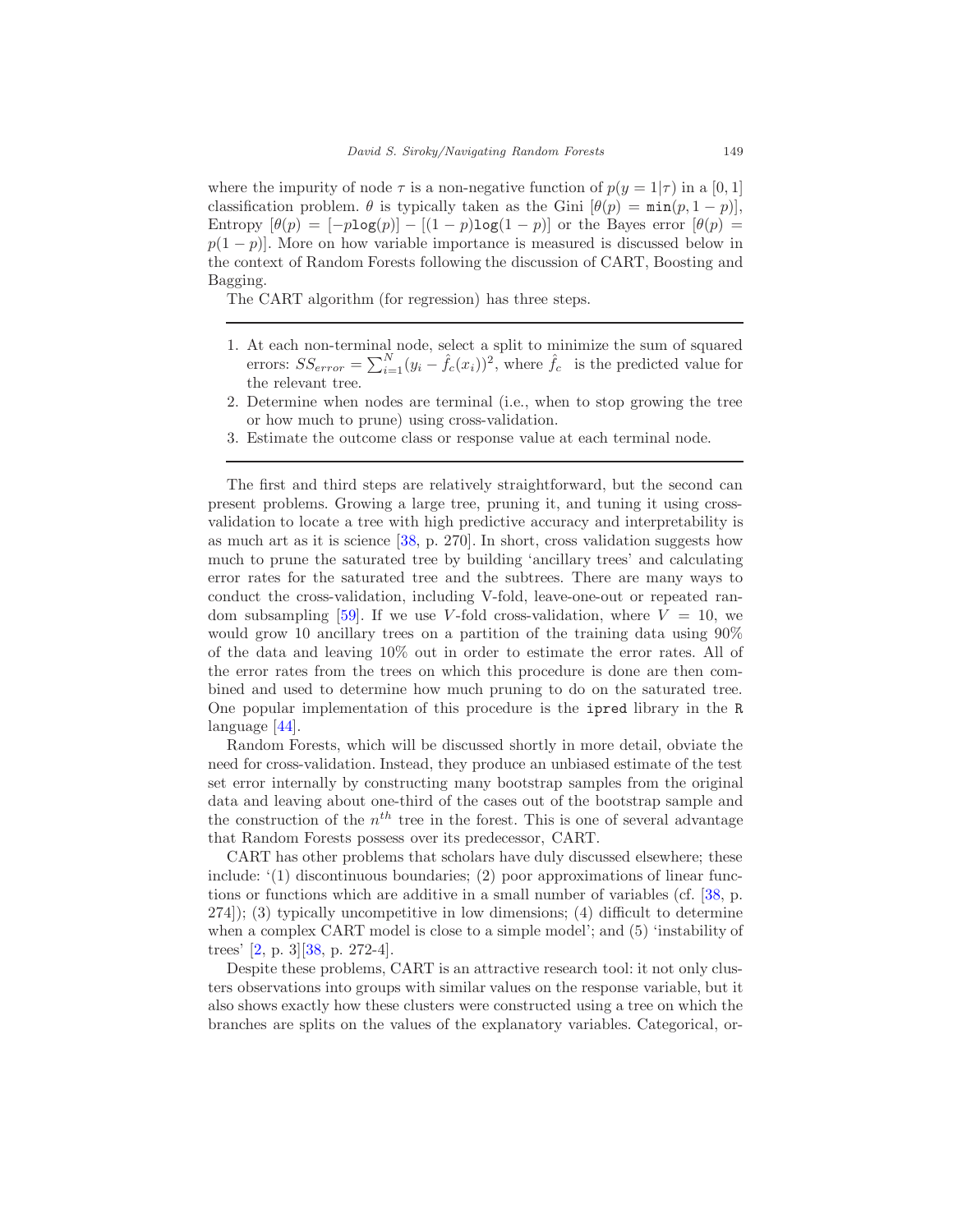dered, unordered, interval–all variable types are handled seamlessly and allowed to relate in highly non-linear ways with the response [\[9,](#page-12-2) [60\]](#page-15-2). In some implementations of CART, prior probabilities can be assigned to the response class. In the [0,1] classification case, this would amount to specifying a prior probability of success or failure, based on one's belief about the marginal distribution of the response from previous studies. This provides a useful means of adding a cost according to whether a false positive or a false negative is more costly [\[9,](#page-12-2) section 4.4 $[5, p. 274-5]$  $[5, p. 274-5]$ .

#### 1.2. Boosting, bagging and Random Forest

Instead of recursively partitioning smaller and smaller portions of the data set like CART, boosting considers the full data set at each potential partitioning node [\[67\]](#page-15-3)[\[38,](#page-14-0) p. 299ff]. The name comes from the ability 'to boost' a 'weak learning algorithm' into a stronger one using 'committee methods' [\[38,](#page-14-0) p. 299]. Assume two classes: -1 and 1:  $Y \in \{-1, 1\}$ , let X be a vector of explanatory variables and let  $G(X)$  be a classifier, such that  $G_m(x), m = 1, 2, ..., M$  is a sequence of classifiers. The predictions are aggregated using a weighted voting system:  $G(x) = \text{sign}[\sum_{m=1}^{M} \alpha_m G_m(x)]$  [\[66,](#page-15-4) [68\]](#page-15-5)[\[38,](#page-14-0) p. 300]. The  $\alpha_i$ 's weigh the contribution of each  $G_m(x)$ , giving more accurate classifiers more weight, and vice versa. In step 2c.,  $\alpha_m$  is the weight assigned to  $G_m(x)$  in order to yield the final classifier  $G(x)$ . Misclassified observations are scaled by a factor  $exp(\alpha_m)$ , which increases their influence in the next sequence,  $G_{m+1}(x)$  [\[38,](#page-14-0) p. 301].

Adaboost, or 'adaptive boosting' [\[38,](#page-14-0) p. 301], is a popular version of boosting that has performed well. Breiman speculates that Adaboost is actually a random forest [\[14,](#page-12-0) p. 20-21]. For a two-class classification problem with exponential loss, such as the one described above, the Adaboost.M1 algorithm is given as follows [\[32\]](#page-13-3)[\[38,](#page-14-0) 301]:

- 1. Initialize the observation weights,  $w_i = 1/N$ ,  $i = 1, 2, \ldots, N$ .
- 2. For  $m = 1$  to  $M$ :
	- a. Fit a classifier  $G_m(x)$  on the training data using weights  $w_i$ .
	- b. Compute  $err_m = \frac{\sum_{i=1}^{N} w_i I(y_i \neq G_m(x))}{\sum_{i=1}^{N}}$  $\frac{\sum_{i=1}^{N} w_i}{\sum_{i=1}^{N} w_i}.$
	- c. Compute  $\alpha_m = log(1 err_m/err_m)$ . d. Set  $w_i \leftarrow w_i \cdot exp[\alpha_m \cdot I(y_i \neq G_m(x_i))]$ ,  $i = 1, 2, \ldots, N$ .
- 3. Output  $G(x) = \text{sign}[\sum_{m=1}^{M} \alpha_m G_m(x)].$

Boosting, however, is generally less attractive to statisticians than bagging or Random Forests, in part, because it lacks consistency and there is nothing implying convergence [\[54\]](#page-15-6) in [\[5,](#page-12-1) p. 288].

Bagging, or 'bootstrap aggregation', is an ensemble method that uses a bootstrap sample of the hold out data [\[34\]](#page-13-5) to train predictors and then combines results from several fitting attempts, assigning a predicted class or value for each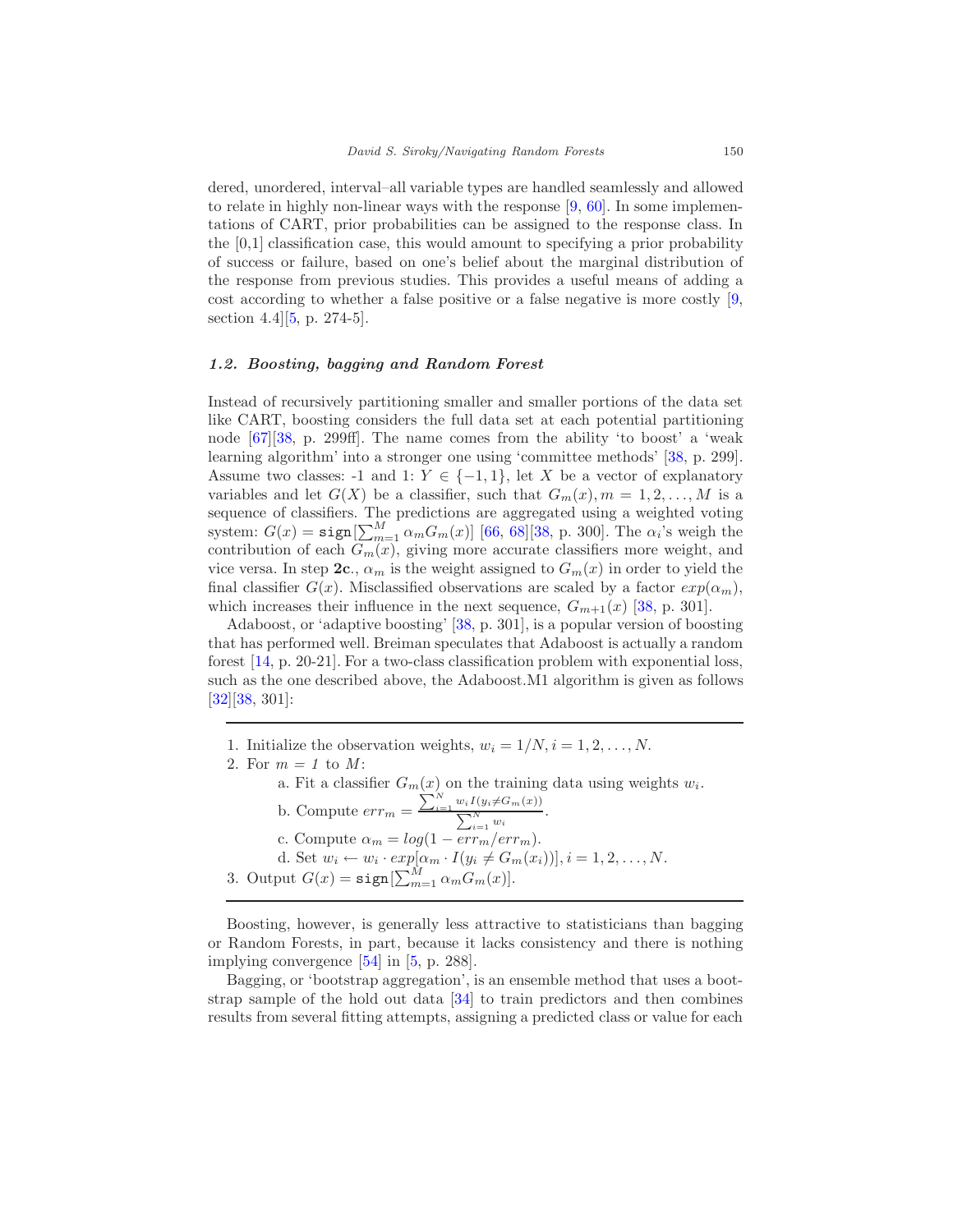observation [\[30,](#page-13-2) [11,](#page-12-3) [58\]](#page-15-7)[\[38,](#page-14-0) p. 246-9; 225-236]. The bootstrap sample is generated from a training set,  $\Omega_{train}$ , of size n by producing m additional training sets with size  $n^* : n^* \leq n$  by uniformly sampling from  $\Omega_{train}$  with replacement. Bagging is one of the earliest methods to combine 'random trees' and, as such, provides a key step in the development of Random Forests [\[11\]](#page-12-3).

Let  $\Omega$  be an original data set, divided into a training  $\Omega_{train}$  and a testing data set,  $\Omega_{test}$ , and let B be a series of bootstrap samples from  $\Omega_{train}$ . The basic bagging algorithm is given as follows [\[38,](#page-14-0) p. 246-7]:

- 1. From an original data set, Ω:
	- a. Take B bootstrap samples from the training data,  $\Omega_{train}$
	- b. Aggregate the collection of bootstrap samples:  $\sum_{i}^{B}(B_i)$
- 2. Train predictors using these bootstrapped and aggregated (bagged) data by growing many trees without pruning and then counting the number of times (over trees) that each case is classified in each category.
- 3. Combine predictors using majority voting (for classification) or averaging (for regression) over the set of trees and assign cases accordingly.

The result of averaging all the classifiers is a decrease in variance for the bagged estimates [\[38,](#page-14-0) p. 247]. The price is an increase in bias. Assigning cases to categories using majority voting over a set of bootstrapped classification trees (step 3) reduces the chances of over-fitting. Majority voting means each tree votes: that is, assigns a class to each sample. The results are then aggregated and the class which receives the majority of votes is chosen.

For a two-class classification problem, a four cell 'confusion matrix' is produced with false positives, false negatives, and accurate class predictions. This matrix can be useful in understanding where the model falls short. Combined with an exception analysis that identifies influential outliers and observations which are poorly predicted by the model, the researcher can begin building better models [\[56\]](#page-15-8).

Like bagging, Random Forests also grow many trees using bootstrapped samples from the training data. An unpruned classification tree is grown for each bootstrap sample and new cases are dropped down the trees. Majority voting is used to determine the terminal node to which the case should be assigned. Randomness is added at each node by choosing a random sample of predictors to consider for the split. The result is a forest constructed from randomly selected cases and randomly selected predictors. According to Breiman [\[14,](#page-12-0) p. 6]:

Definition 'Random Forests is a classifier consisting of a collection of treestructured classifiers:  $\{h(\mathbf{x}, \Theta_k), k = 1, ...\}$ , where the  $\{\Theta_k\}$  are independent identically distributed random vectors and each tree casts a unit vote for the most popular class at input x.'

The algorithm is given as follows [\[38,](#page-14-0) [14,](#page-12-0) [24,](#page-13-6) [2\]](#page-12-4):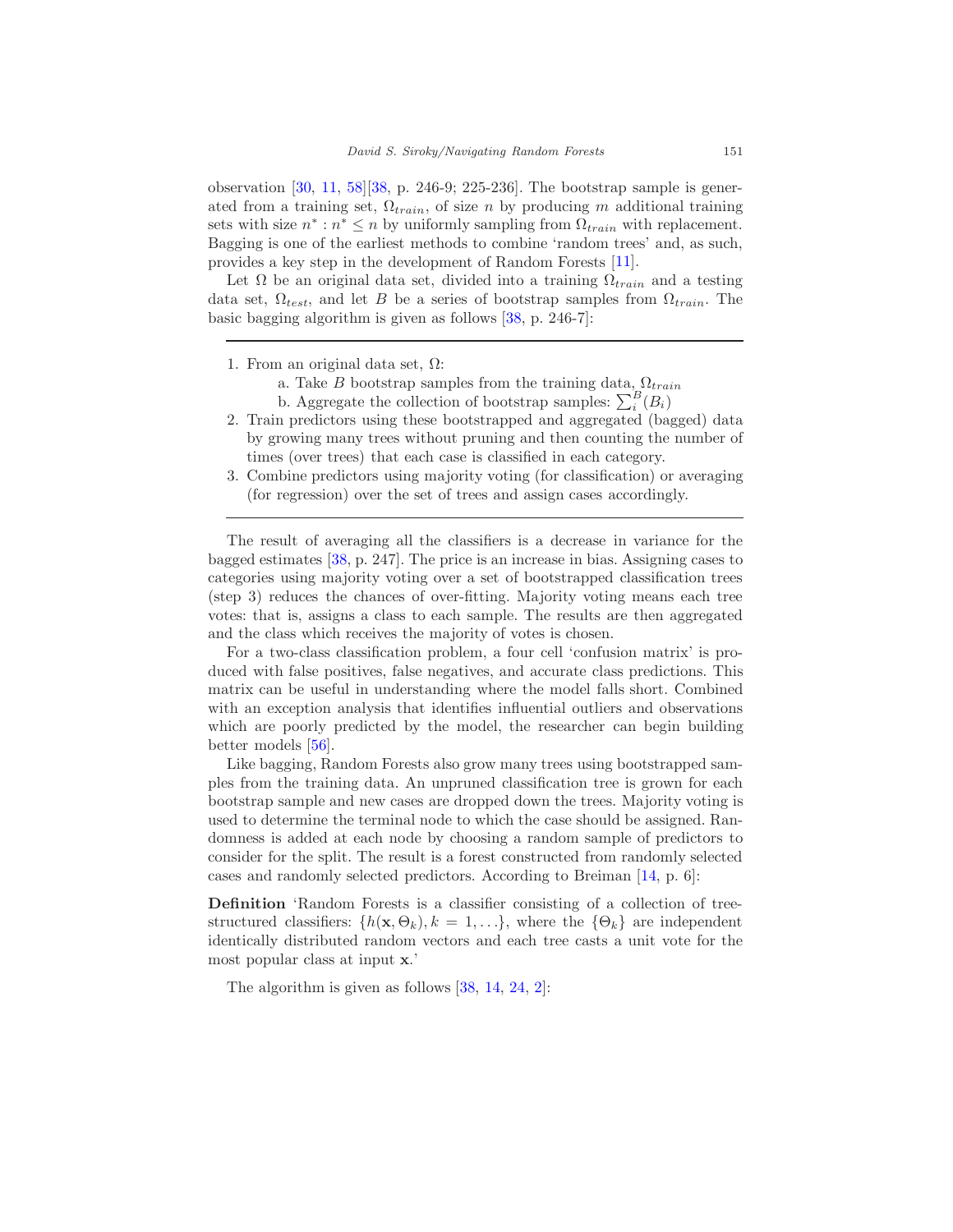1. For  $B_i$ ,  $i = 1, ..., B$ 

a. Draw a bootstrap sample S of size N from the training data.

b. Grow an unpruned random-forest tree,  $T_b$  using the bootstrapped data, until the minimum terminal node size,  $n_{min}$ , is obtained by recursively following the sub-algortihm.

Randomly select  $p$  variables from the total set of  $P$  variables. Select the optimal variable/split-point among the  $p$  variables Split node into two daughter nodes.

- 2. Output ensemble of trees  $\{T_b\}_1^B$
- 3. Predict new observations, or out-of-bag observations [\[12,](#page-12-5) [21\]](#page-13-7)
	- For regression:  $\hat{f}_{rf}^B(x) = \frac{1}{B} \sum_{b=1}^B T_b(x)$

For classification: Let  $\hat{C}_b(x)$  be the class prediction of the  $b^{th}$  random forest tree  $\rightarrow \hat{C}_{rf}^B(x) =$  majority vote  $\{\hat{C}_b(x)\}_1^B$ 

In addition to precision, this algorithm has the advantage of preventing overfitting by reducing dependence between trees, which makes majority voting an effective strategy.  $M_{try}$ , the number of variables to try at each node, is the main tuning parameter. Breiman [\[14\]](#page-12-0) suggests using  $\tilde{M}_{try} = \sqrt{p}$ , where p is the number of predictors, for regression and using  $M_{try} = \frac{p}{3}$  $\frac{p}{3}$  for classification, but cross-validation can be used to optimize the choice for  $M_{try} = f(p)$  [\[51,](#page-14-4) [10\]](#page-12-6). As for the number of trees, one can grow as many trees as one wishes without over-fitting, but can also inspect the out-of-bag error rate as a function of the number of trees (Figure [3\)](#page-9-0) in order to determine how many trees to grow  $[18]$ .

Randomly selecting predictors can reduce competition between similarly important factors or factors that fit some observations well but others poorly, particularly when multi-collinearity and sub-group differences are pronounced [\[5,](#page-12-1) p. 282]. Furthermore, Random Forests contain a built-in cross-validation method to calculate test set error using out-of-bag samples. Variables in out-ofbag samples are randomly permuted and then their impact on the test set error is measured, providing one useful method of determining 'variable importance' [\[14,](#page-12-0) p. 23ff]. Breiman [\[12\]](#page-12-5) [\[14,](#page-12-0) p. 11] has argued that the out-of-bag test set error is as good as a test set of the same size without the need to keep aside a test set.

Following Breiman [\[16\]](#page-12-8) and Sandri et al. [\[65,](#page-15-9) p. 4], we can define four prominent measures of variable importance in Random Forests:

• Measure 1: Randomly permute the values of the  $i^{th}$  variable. Obtain new classifications over out of bag observations (those not used to grow the tree) and record as  $\hat{e}_i$ . Compare with  $\hat{e}$ . For the  $i^{th}$  variable, calculate arg max  $\{0;\hat{e}_i - \hat{e}\}\$ [\[72,](#page-16-1) [65\]](#page-15-9). The difference between the accuracy of the prediction before and after permutation provides the importance of the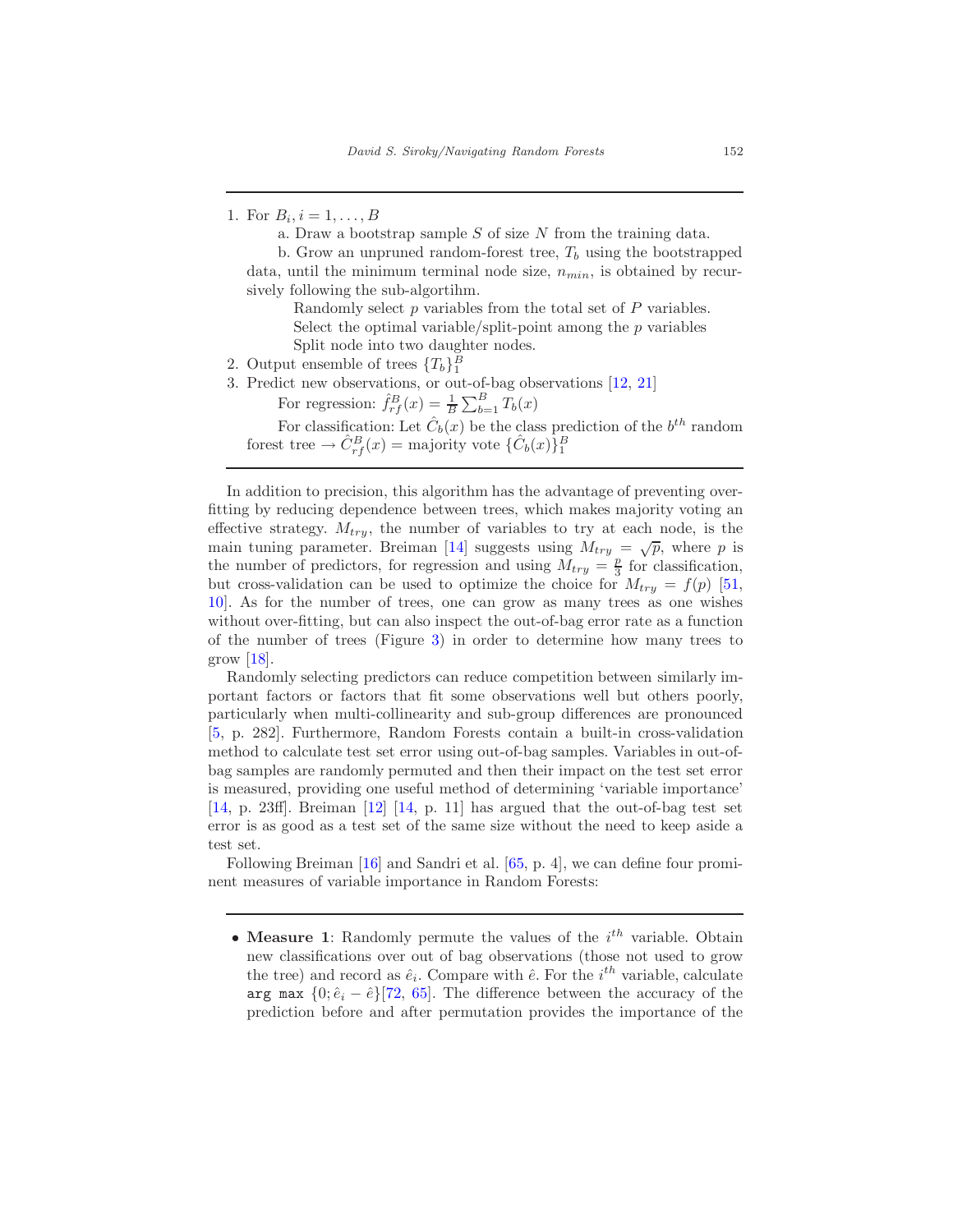$i<sup>th</sup>$  variable for one tree, and the important for the forest is calculated by averaging over all trees [\[74,](#page-16-2) p. 6-7].

• Measure 2: This measure takes the amount by which the margin is lowered across all trees as a measure of importance. Take an observation  $(y, x)$ , the margin function  $marq(y, x)$  is defined as a the degree to which the proportion of the most voted incorrect classifications is exceeded by the proportion of the correct classifications:

$$
\arg \max\{0; avg_s[ marg(y, \mathbf{x}) - marg_i(y, \mathbf{x})]\}.
$$
 (1)

• Measure 3: Building on the previous two measures, this measure takes the difference of the number of lowered and raised margins as follows:

 $\arg \max\{0; \#[marg(y, \mathbf{x})] < marg_i(y, \mathbf{x})\} - \#[marg(y, \mathbf{x}) \geq marg_i(y, \mathbf{x})]\}.$ (2)

• Measure 4: This measure takes as the sum of all reductions in the Random Forests due to the  $i^{th}$  variable divided by the total number of trees in the forest:

$$
I_{x_i} = \frac{1}{k} \sum_{z} [d(i, z)I(i, z)] \tag{3}
$$

where z is a node in each tree that relies on a heterogeneity index such as the Shannon entropy or Gini index,  $d(i, z)$  is the decrease in that heterogeneity index induced by  $x_i$  at node z, and  $I(i, z)$  is an indicator function equal to 1 if the  $i^{th}$  variable is selected for a split at node  $z.x_i$  is chosen to split on if  $d(i, z) > d(w, z)$  randomly selected  $X_w$  at node z.

It is prudent to consider all of these measures when using Random Forests for variable selection, since results may vary and inferences may be sensitive to one's choice. Breiman himself recommends trying all four. In addition, one has the option of considering up to date variations on these measures implemented in many statistical software languages.

In summary, Random Forests offer dramatic improvements in predictive accuracy and stability, but they do not leave intuitive trees behind to interpret. Breiman and others have suggested and developed a number of clever ways to visualize Random Forests that make them attractive methods not only for prediction but also for data description, model assessment and model improvement.

## 2. Visualizing results

Random Forests improve upon CART in a number of ways, including stability and accuracy, but in exchange they forgo the single interpretable tree. A number of visualization tools have been suggested to fill this gap. Figure [1](#page-7-0) and Figure [2](#page-8-0) are examples.

Figure [1](#page-7-0) illustrates how variable importance is measured and ranked. The predictive accuracy is defined on the out-of-bag data for each tree and after randomly permuting each variable in the out-of-bag sample by counting the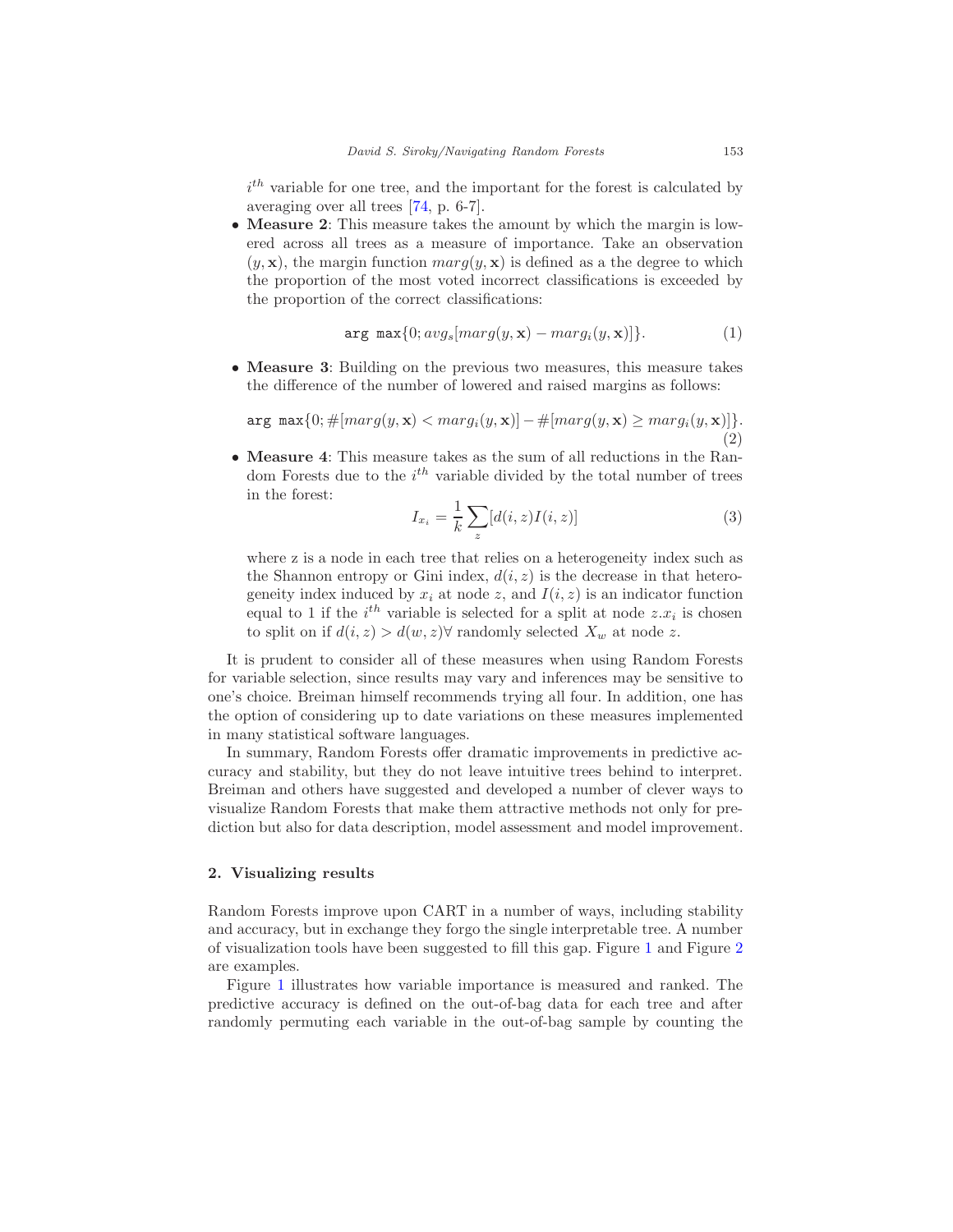

#### **Variable Importance Plot**

<span id="page-7-0"></span>Fig 1. Variable Importance Plot. The data set used in this analysis is from a Euro-barometer survey. The response is a vote for a particular political party type. The variables label  $eq28.x$ all concern attitudes toward asylum seekers; all labels eq27.x concern attitudes toward immigrants, eod6.o concerns car ownership, ed7boccup is an occupation question, eage is year of birth, income is income deciles, ed2mar is marital status, ed10comm is a rural/urban residence question, ed5ch concerns the respondent's number of children and their ages, ed11bchurch is about church attendance, ed8paid concerns the source of respondent's income, ageedu is years of schooling, c is country random effect, ed11adenom is the respondent's denomination, sex is the respondent's gender, ed5ah is the number of adults living in the hoursehold, ager is age of respondent,ocupr is occupation of the respondent, edur is the education level of the respondent, ed7aoccup is the respondent's current occupation, ed5bh is the number of adults living in the household.

correct votes. The difference between the permuted and non-permuted counts is calculated, averaged over the forest and normalized using the standard error. In regression, the mean-square error is calculated for each tree in the out-ofsample forest with and without permutation. The following is more structured description of the process [\[38,](#page-14-0) p. 593]:

2. Randomly permute the values of the  $j<sup>th</sup>$  variable in the out of bag sample Recalculate and record accuracy.

<sup>1.</sup> For the  $b^{th}$  tree:

a. Pass out of bag samples down the tree and record accuracy.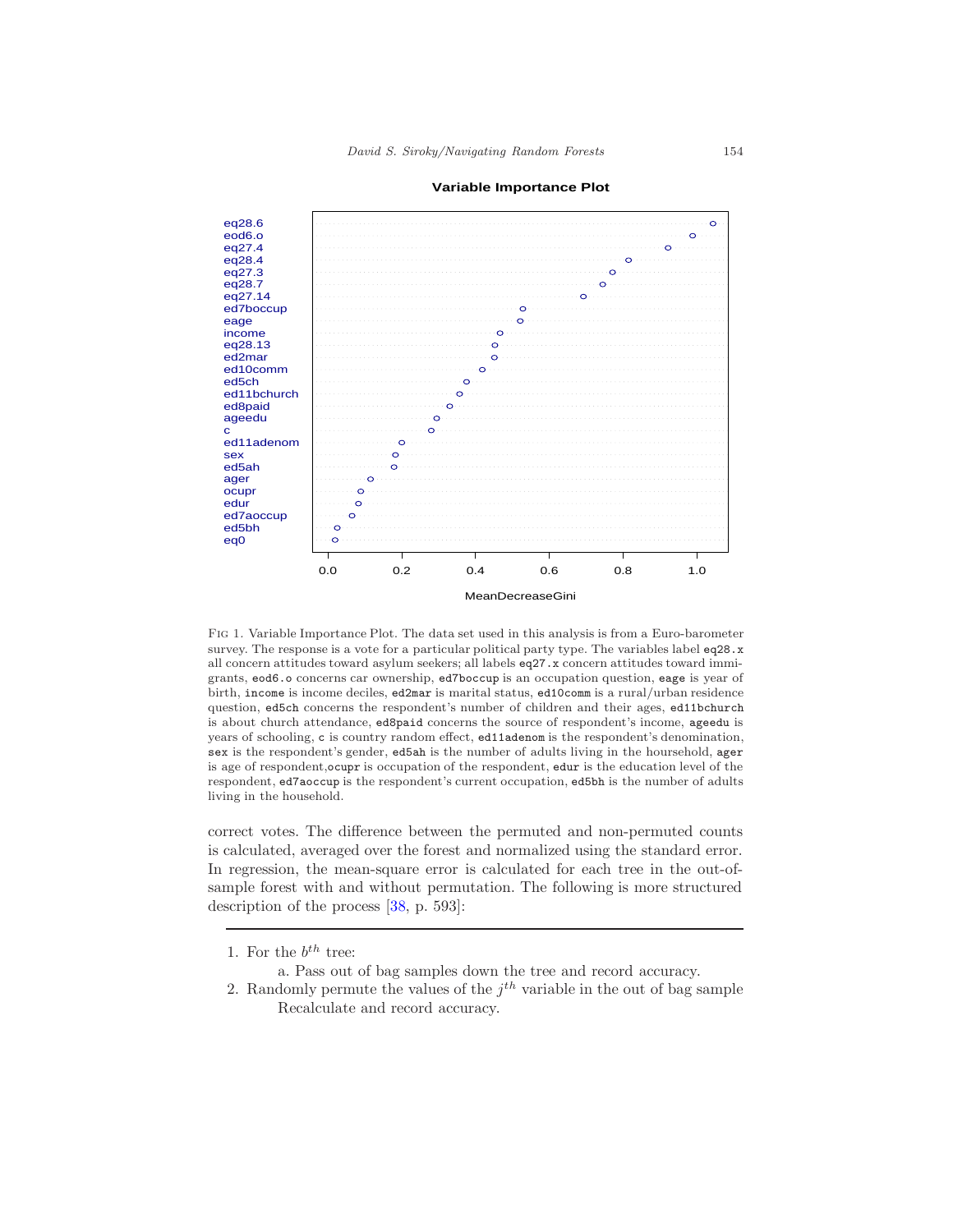

<span id="page-8-0"></span>Fig 2. A Partial Plot of One Dichotomous Predictor Variable. The data set used in this analysis concerns violent irredentist conflict between post-secessionist states and the rump states [\[71\]](#page-16-3). Spatially, the data cover the entire globe and, temporally, includes all cases since the early 19th century. The variable in question is a simple indicator variable of whether the two states in question possess overlapping ethnic population pockets. The presence of such pockets is positively related to the response, interstate conflict.

3. Average the decrease in accuracy that resulted from randomly permuting over all the trees,  $b_1, \ldots, b_B$ 

Call this difference the importance of the  $j^{th}$  variable.

4. Repeat for  $j_i, i = 1, \ldots, N$  and rank

Figure [1](#page-7-0) uses a slightly different measure–the total decrease in node impurities that results from uses a given variable to split, averaged over all the trees [\[51,](#page-14-4) p. 7]. Since this is a classification example, node impurity is measured using the Gini index rather than the residual sum of squares  $[18, 51]$  $[18, 51]$   $[14, p. 10-11]$  $[5, p. 10-11]$  $[5, p. 10-11]$ 283].

Marginal or partial dependence plots (Figure [2\)](#page-8-0) provide another approach to visualizing results [\[38,](#page-14-0) p. 331-44][\[18,](#page-12-7) p.12-3]. Other predictors are 'held constant', allowing one to examine the relationship between an individual predictor and the response. The partial dependence function can be estimated for regression as in [\[38,](#page-14-0) p. 333, 10.51] [\[34,](#page-13-5) [51\]](#page-14-4):

$$
\tilde{f}_S(X_S) = \frac{1}{N} \sum_{i=1}^N f(X_S, x_{iC}),
$$
\n(4)

where  $X<sub>S</sub>$  is the predictor on which partial dependence is estimated,  $\{x_{iC}\}$  are the values of  $X_C$  from the  $Xs$  in the training data set. The function and related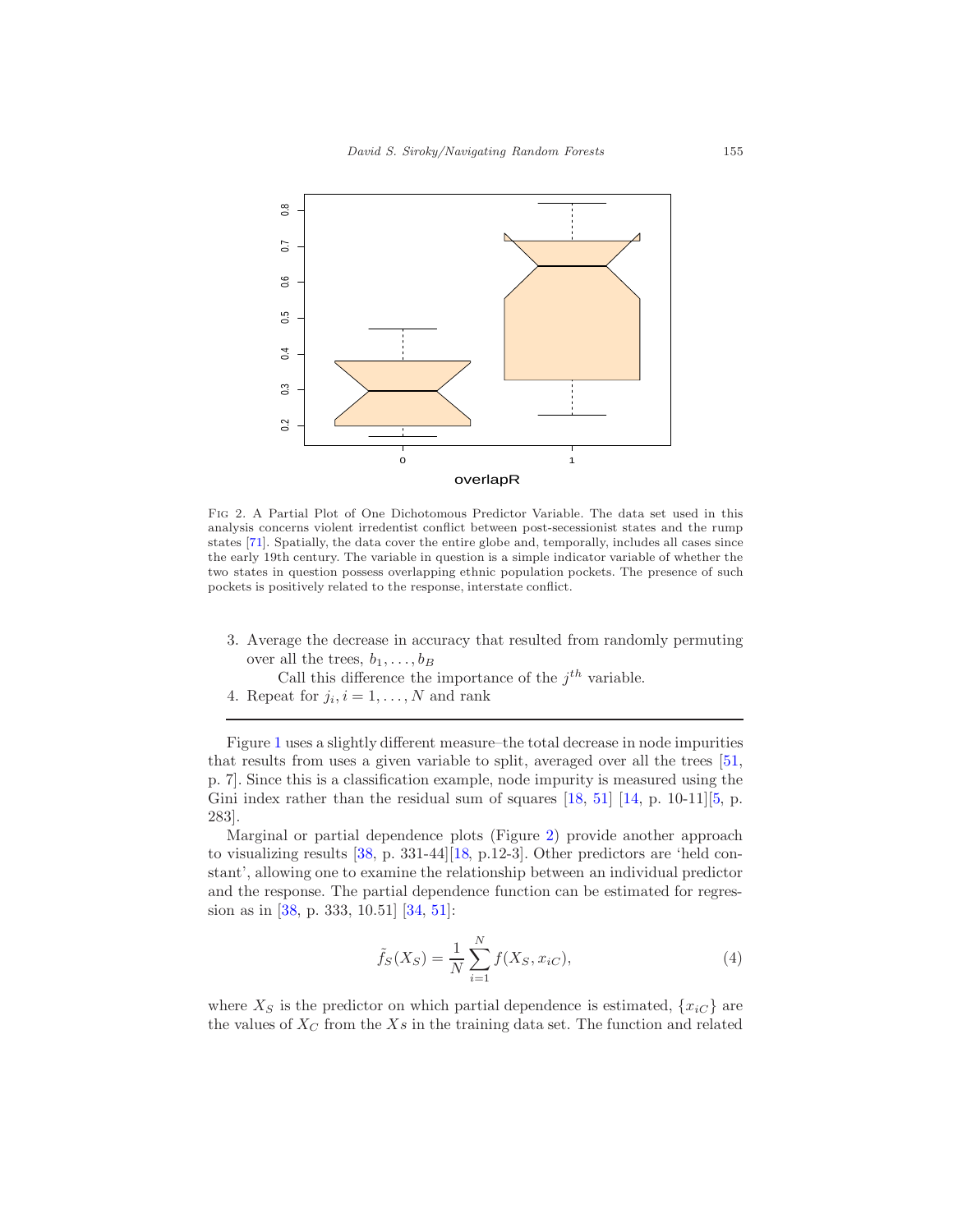

#### **OOB Error Rate**

Fig 3. Out of Bag Test Set Error Rate.

<span id="page-9-0"></span>

| TABLE 1                                                  |                                    |  |       |
|----------------------------------------------------------|------------------------------------|--|-------|
| A 'Confusion Matrix' of a Data Set with 100 Observations |                                    |  |       |
|                                                          | No Event Predicted Event Predicted |  | Error |
| No Event                                                 |                                    |  | 18%   |
| Event                                                    |                                    |  | 12%   |

<span id="page-9-1"></span>plot show the effect of  $X_S$  on  $f_X$  after adjusting for the effect of  $X_C$  on  $f_X$ , and not the effect of  $X_S$  on  $f_X$  ignoring the effect of  $X_C$  [\[38,](#page-14-0) p. 333-4]. The plot below, based on data about the occurrence of ethnic conflict, shows that when the predictor is in class 1 (versus 0) the response is much more likely to be in class 1 (versus 0) after adjusting for the other predictors.

In addition to the relationship between predictors and responses, one can examine a 'confusion matrix' of predictive performance for the 2-class case (see Table [1](#page-9-1) for an example). For binary classification problems, this is a 2 X 2 table, with accurate predictions on the Northwest and Southeast diagonals, and inaccurate predictions (false negatives and positives) on the other diagonal (Table [1\)](#page-9-1). The test set error rate can be visualized as a function of the number of trees grown (Figure [3\)](#page-9-0). Figure [3](#page-9-0) shows that the average test set error rate plateaus around 15% after a few hundred trees. The false positive and false negative rates are graphed separately (18% and 12% respectively), and the heavy line running between the two is the average test set error rate (15%).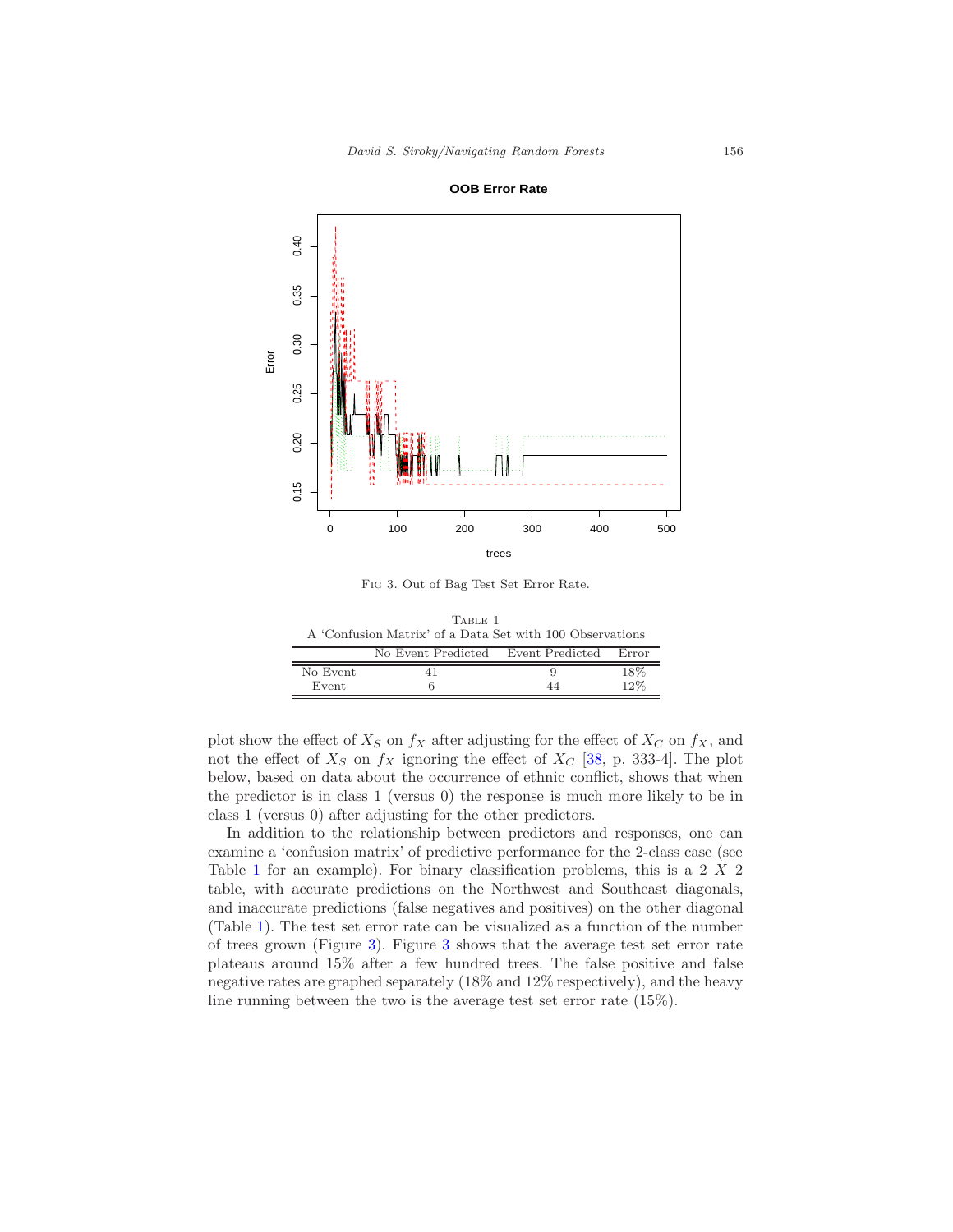## 3. Uses of Random Forests

Random Forests can be used for a number of purposes, such as describing the relationship between predictors and responses, forecasting, variable selection, missing data imputation and classification. Random Forests handle missing data and out-of-sample testing naturally; they can be used with mixed discrete and continuous predictors and responses, and also offer an elegant approach for survival analysis. Although variable importance measures can offer powerful insights of complex data structures, some recent research suggests a possible bias in Random Forests variable importance measures for situations in which predictors vary widely in terms of measurement or number of categories [\[72\]](#page-16-1).

Random Forests can also be useful when combined with more conventional approaches. As Berk [\[5,](#page-12-1) p. 290] points out, if predictors thought to be important in one analysis do not emerge in the other, this may indicate the need for further scrutiny and can reveal new information about non-linearities and interactions. In observational studies, Berk, Li and Hickman [\[6\]](#page-12-9) have suggested that ensemble methods can sometimes do a better (lower bias) job of modeling the selection process than propensity score matching, which usually relies upon logistic regression to determine the probability of treatment group membership [\[6\]](#page-12-9) in [\[5,](#page-12-1) p. 290][\[23,](#page-13-8) [36,](#page-14-5) [61,](#page-15-10) [62,](#page-15-11) [63,](#page-15-12) [64,](#page-15-13) [39\]](#page-14-6).

## 4. Universal consistency and predictor importance

The impressive performance of Random Forests has brought more attention to its properties and limitations. Breiman himself raised, but did not fully address, a number of questions about the consistency of random forest averaging rules [\[7,](#page-12-10) [17,](#page-12-11) [75\]](#page-16-4). For example, Breiman [\[14\]](#page-12-0) wrote that 'Use of the Strong Law of Large Numbers shows that they [Random Forests] always converge so that over-fitting is not a problem. . . this result explains why Random Forests do not over-fit as more trees are added, but produce a limiting value of the out of bag error' [\[14,](#page-12-0) [78,](#page-16-5) [7\]](#page-12-10).

To investigate the issue of 'universal consistency', Biau, Devroye and Lugosi [\[7\]](#page-12-10) consider a binary classification problem and show that the 'purely random forest classifier' and the 'scale-invariant random forest classifiers' are consistent, but also that randomized, greedily grown tree classifiers are inconsistent and propose an alternative methodology to define a computationally feasible consistent greedily grown random forest classifier [\[7,](#page-12-10) p. 2028-2031] [\[74,](#page-16-2) Theorem 20.9] [\[7,](#page-12-10) p. 2018-2026]).

While Biau, Devroye and Lugosi [\[7\]](#page-12-10) have examined the consistency of Random Forests, other research has begun to explore additional properties and limitations. For example, Strobl et al. [\[72,](#page-16-1) [73\]](#page-16-6) demonstrated that one of the two more common variable importance measures–the Gini measure–is biased when predictors vary significantly in scale. By contrast, the same authors find that a second method of determining variable importance is unbiased under the same circumstances. Breiman et al. [\[9\]](#page-12-2) first observed that similar measures may be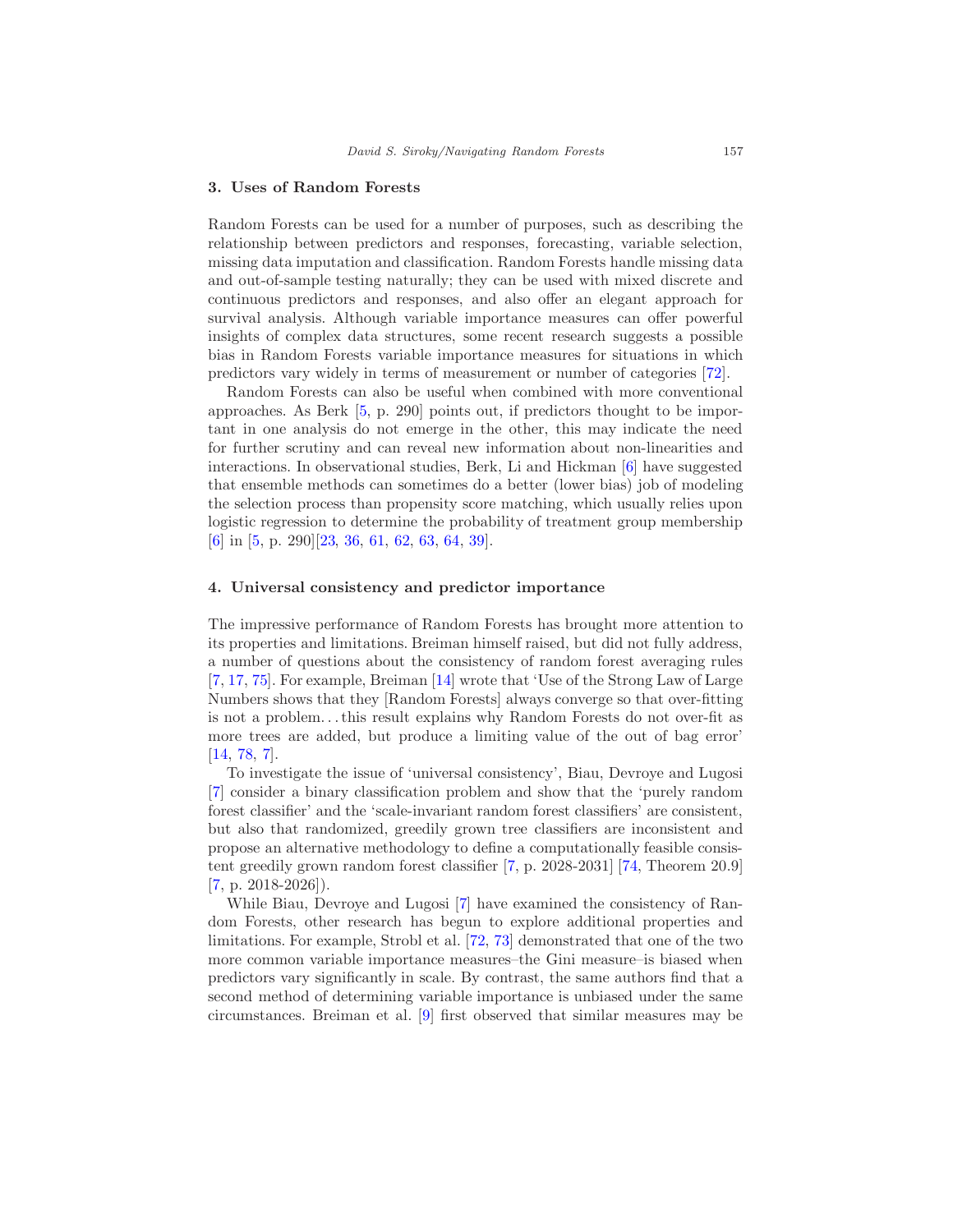biased in favor of selecting those variables with more values of the covariate, in part, because these variables provide more splits.

Strobl and Zeileis [\[73\]](#page-16-6) investigated the Random Forests permutation importance test's ability to identify relevant predictor variables that may be correlated in a simulation study. The authors concluded that the test possesses some undesirable properties in its current form, although the issues could probably be addressed by applying a 'conditional permutation scheme'. Strobl and Zeileis [\[73\]](#page-16-6) also question the rejection area for the null hypothesis being tested and argue that further research is necessary to determine its adequacy. Finally, the authors note that multiple testing issues will have to be taken into account when a large number of variables are under consideration. These issues, inter alia, will continue to constitute the subject of further research and debate on Random Forests, but it is already clear that they perform well in a wide range of scientific domains and have earned their place in the algorithmic canon.

# 5. Software

Random Forests, and other ensemble methods, are available in many software formats. CART, having been around for a few decades already, is of course widely available in both free-ware and commercial-ware. Random Forests are available in R  $([51])$  $([51])$  $([51])$  and MATLAB  $([79])$  $([79])$  $([79])$ . R, a popular free-ware statistical environment, has a well functioning and frequently updated Random Forests library [\[50\]](#page-14-7), and a version for time-to-event censored survival data [\[45\]](#page-14-8), as well as some specialized packages, such as varSelRF, which implements a validated method for selecting small sets of predictors while preserving classification accuracy [\[26\]](#page-13-9). MATLAB also has an interface to the random forest algorithm, contributed by Ting Wang ([\[79\]](#page-16-7)), in addition to many other statistical learning methods. Breiman and Cutler have written a java-based visualization tool called RAFT, which stands for  $RA$ ndom  $F$ orest  $T$ ool ([\[8\]](#page-12-12)). Karpievitch, Hill, Millar, Smolka, Almeida and Hoffman [\[46\]](#page-14-9) propose a modification of the Random Forest algorithm for clustered, repeated measure data. These data are commonplace in a wide range of application domains, including bio-statistical and social scientific applications. Karpievitch, Leclerc, Hill, and Almeida [\[46\]](#page-14-9) recently introduced the C++ free-ware 'RF++: Improved Random Forest for Clustered Data Classification'.

# 6. Conclusions

Random Forests have already gained considerable attention, despite being relatively new. In addition to impressive accuracy, some research suggests that Random Forests are more robust to noise, more stable and faster to train than Adaboost [\[13,](#page-12-13) [49,](#page-14-10) [22\]](#page-13-10). Random Forests—and other statistical learning methods– have often been ignored, in part, because they differ so dramatically from widely used statistical modeling tools. Hopefully, this article has uncovered some of the mystery behind these methods, making them more familiar to statisticians and applied researchers, and prompting some readers to explore further.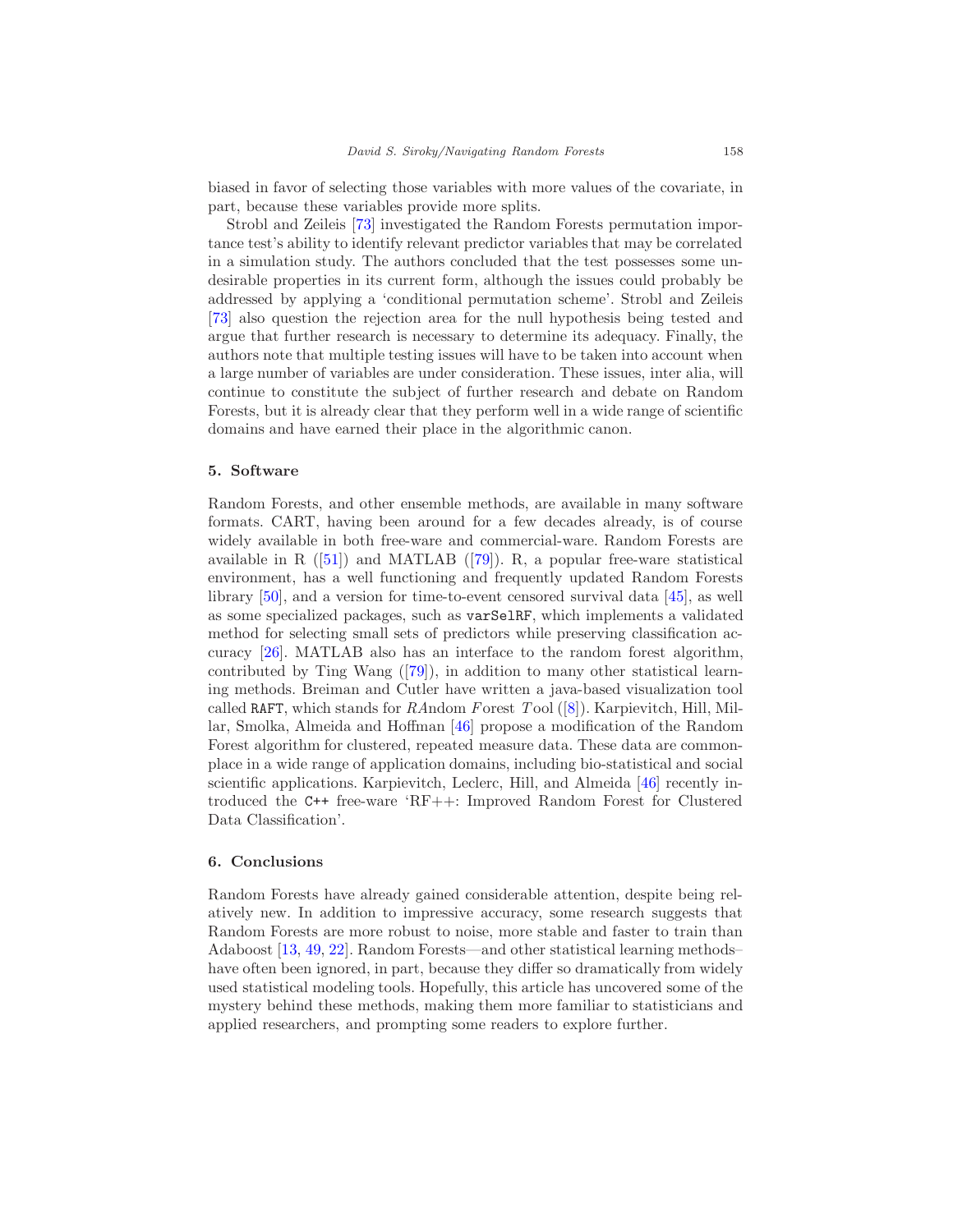# References

- [1] Banks, D., L. House, P. Arabie, F.R. McMorris, and W. Gaul, EDS. 2004. Classification, Cluster Analysis, and Data Mining, Springer-Verlag, Berlin. [MR2112710](http://www.ams.org/mathscinet-getitem?mr=2112710)
- <span id="page-12-4"></span>[2] Banks, D. 2007. Lectures on Statistical Data Mining, Duke University, Aug. 29–Nov. 28. [http://www.stat.duke.edu/~banks/218-lectures.](http://www.stat.duke.edu/~banks/218-lectures.dir/) [dir/](http://www.stat.duke.edu/~banks/218-lectures.dir/)
- [3] Bauer, E. and Kohavi, R. 1999. 'An Empirical Comparison of Voting Classification Algorithms,' Machine Learning, 36, No. 1/2, 105–139.
- <span id="page-12-1"></span>[4] Buehlmann, P. and B. Yu. 2002. 'Analyzing Bagging' The Annals of Statistics 30: 927–61. [MR1926165](http://www.ams.org/mathscinet-getitem?mr=1926165)
- [5] Berk, R. 2006. 'An Introduction to Ensemble Methods for Data Analysis.' Sociological Methods and Research, 34: 3, (February), 263–95. [MR2247098](http://www.ams.org/mathscinet-getitem?mr=2247098)
- <span id="page-12-9"></span>[6] Berk, R., A. Li and L. Hickman. 2005. 'Statistical Difficulties in Determining the Role of Race in Capital Cases', Journal of Quantitative Criminology, 21: 4, 365–390.
- <span id="page-12-10"></span>[7] Biau, G., L. Devroye, and G. Lugosi. 'Consistency of Random Forests and other averaging classifiers.' Preprint, October 10, 2007. [MR2447310](http://www.ams.org/mathscinet-getitem?mr=2447310)
- <span id="page-12-12"></span><span id="page-12-2"></span>[8] Breiman, L. and A. Cutler, RAF: [http://www.math.usu.edu/](http://www.math.usu.edu/~adele/forests/cc_graphics.htm) [~adele/forests/cc\\_graphics.htm](http://www.math.usu.edu/~adele/forests/cc_graphics.htm)
- [9] Breiman, L., J.H. Friedman, R.A. Olshen, and C.J. Stone. 1984. Classification and Regression Trees. Monterey, CA: Wadsworth. [MR0726392](http://www.ams.org/mathscinet-getitem?mr=0726392)
- <span id="page-12-6"></span>[10] Breiman, L., and P. Spector. 1992. 'Submodel selection and evaluation in regression: The X-random case,' International Statistical Review, 60: 291–319.
- <span id="page-12-3"></span>[11] BREIMAN, L. 1996a. 'Bagging Predictors.' Machine Learning 26: 123-40.
- <span id="page-12-5"></span>[12] BREIMAN, L. 1996b. 'Out-of-Bag Estimation.' [ftp://ftp.stat.](ftp://ftp.stat.berkeley.edu/pub/users/breiman/OOBestimation.ps) [berkeley.edu/pub/users/breiman/OOBestimation.ps](ftp://ftp.stat.berkeley.edu/pub/users/breiman/OOBestimation.ps).
- <span id="page-12-13"></span>[13] Breiman, L. 1999. 'Random Forests–Random Features.' UC Berkeley, Statistics Department, Technical Report N. 567.
- <span id="page-12-0"></span>[14] Breiman, L. 2001a. 'Random Forests.' Machine Learning 45: 5–32.
- [15] Breiman, L. 2001b. 'Statistical Modeling: Two Cultures' (with discussion). Statistical Science 16: 199–231. [MR1874152](http://www.ams.org/mathscinet-getitem?mr=1874152)
- <span id="page-12-8"></span>[16] BREIMAN, L. 2001c. 'Wald Lecture I: Machine Learning' and 'Wald Lecture II: Looking Inside The Black Box' [ftp://ftp.stat.berkeley.edu/pub/](ftp://ftp.stat.berkeley.edu/pub/users/breiman/) [users/breiman/](ftp://ftp.stat.berkeley.edu/pub/users/breiman/).
- <span id="page-12-11"></span>[17] Breiman, L. 2004a. 'Consistency For A Simple Model Of Random Forests,' Technical Report 670, Statistics Department University Of California at Berkeley, September 9, 2004.
- <span id="page-12-7"></span>[18] Breiman, L. and A. Cutler. 2004. 'Random Forests' [http://statwww.](http://statwww.berkeley.edu/users/breiman/RandomForests/cc_home.htm) [berkeley.edu/users/breiman/RandomForests/cc\\_home.htm](http://statwww.berkeley.edu/users/breiman/RandomForests/cc_home.htm).
- [19] Breitenbach, M., R. Nielsen and G. Grudic 'Probabilistic Random Forests: Predicting Data Point Specific Misclassification Probabilities,' Available at [http://www.cs.colorado.edu/department/publications/](http://www.cs.colorado.edu/department/publications/reports/docs/CU-CS-954-03.pdf)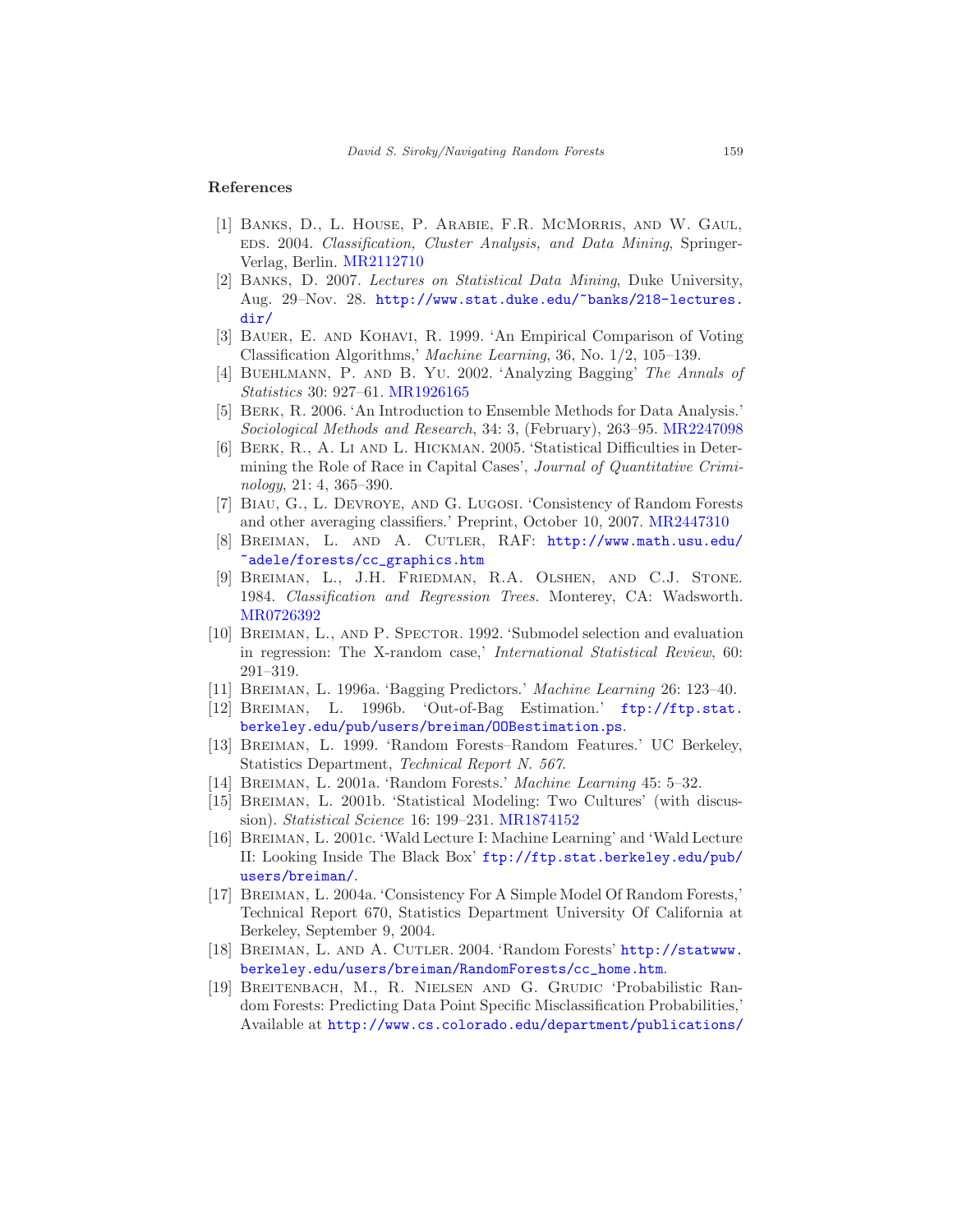[reports/docs/CU-CS-954-03.pdf](http://www.cs.colorado.edu/department/publications/reports/docs/CU-CS-954-03.pdf). MATLAB code available at: [http://](http://markus-breitenbach.com/machine_learning_code.php) [markus-breitenbach.com/machine\\_learning\\_code.php](http://markus-breitenbach.com/machine_learning_code.php).

- <span id="page-13-7"></span>[20] Buehlmann, P. and Bin Yu. 2002. 'Analyzing Bagging.' The Annals of Statistics 30: 927–61. [MR1926165](http://www.ams.org/mathscinet-getitem?mr=1926165)
- [21] Bylander, T. 2002. 'Estimating Generalization Error on Two-Class Datasets Using Out-of-Bag Estimates,' Machine Learning 48, 1–3, p. 287– 297.
- <span id="page-13-10"></span>[22] Chan, J.C-W. and D. Paelinckx. 2008. 'Evaluation of Random Forest and Adaboost tree-based ensemble classification and spectral band selection for ecotope mapping using airborne hyperspectral imagery,' Remote Sensing of Environment 112, 6, 16 June 2008, 2999–3011.
- <span id="page-13-8"></span>[23] COCHRAN, W.G., AND D.B. RUBIN. 1973. Controlling bias in observational studies: A review. Sankhya: The Indian Journal of Statistics, Series A 35(Part 4): 417–66.
- <span id="page-13-6"></span>[24] CUTLER, A. AND L. BREIMAN, RAFT: RAndom Forest Tool, Available at: <http://www.stat.berkeley.edu/users/breiman/RandomForests/>.
- [25] L. Devroye, L. Gyorfi, and G. Lugosi. 1996. A Probabilistic Theory of Pattern Recognition. Springer-Verlag, New York. [MR1383093](http://www.ams.org/mathscinet-getitem?mr=1383093)
- <span id="page-13-9"></span>[26] Diaz-Uriarte, R. 2007. 'GeneSrF and varSelRF: a web-based tool and R package for gene selection and classification using random forest, BMC Bioinformatics, 8: 328.
- <span id="page-13-4"></span>[27] DIETTERICH, T. 1998. 'An experimental comparison of three methods for constructing ensembles of decision trees: Bagging, boosting and randomization', Machine Learning, 1–22.
- <span id="page-13-0"></span>[28] DIETTERICH, T. 2002. 'Ensemble Learning,' In The Handbook of Brain Theory and Neural Networks, Second edition, (M.A. Arbib, Ed.), Cambridge, MA: The MIT Press, 405–408. [MR2132702](http://www.ams.org/mathscinet-getitem?mr=2132702)
- <span id="page-13-1"></span>[29] Dietterich, T. 2007. 'Ensemble Methods in Machine Learning,' Available at: <eecs.oregonstate.edu/~tgd/publications/mcs-ensembles.ps.gz>.
- <span id="page-13-2"></span>[30] Efron, B. 1979. 'Bootstrap methods: another look at the jackknife,' The Annals of Statistics 7: 1–26. [MR0515681](http://www.ams.org/mathscinet-getitem?mr=0515681)
- [31] EFRON, B. AND G. GONG. 1983. 'A leisurely look at the bootstrap, the jackknife, and cross-validation,' The American Statistician 37: 36–48. [MR0694281](http://www.ams.org/mathscinet-getitem?mr=0694281)
- <span id="page-13-3"></span>[32] FREUND, Y. AND R. SCHAPIRE. 1996. 'Experiments with a new boosting algorithm', Machine Learning: Proceedings of the 13th International Conference, 148–156.
- [33] FRIEDMAN, J.H., T. HASTIE, AND R. TIBSHARINI. 2000. 'Additive Logistic Regression: A Statistical View of Boosting' (with discussion). Annals of Statistics 28: 337–407. [MR1790002](http://www.ams.org/mathscinet-getitem?mr=1790002)
- <span id="page-13-5"></span>[34] Friedman, J.H., T. Hastie, and R. Tibsharini. 2001. 'Greedy Function Approximation: A Gradient Boosting Machine.' Annals of Statistics 29: 1189–1232. [MR1873328](http://www.ams.org/mathscinet-getitem?mr=1873328)
- [35] Friedman, J.H., T. Hastie, and R. Tibsharini. 2002. 'Stochastic Gradient Boosting.' Computational Statistics and Data Analysis 38: 4, 367–78. [MR1884869](http://www.ams.org/mathscinet-getitem?mr=1884869)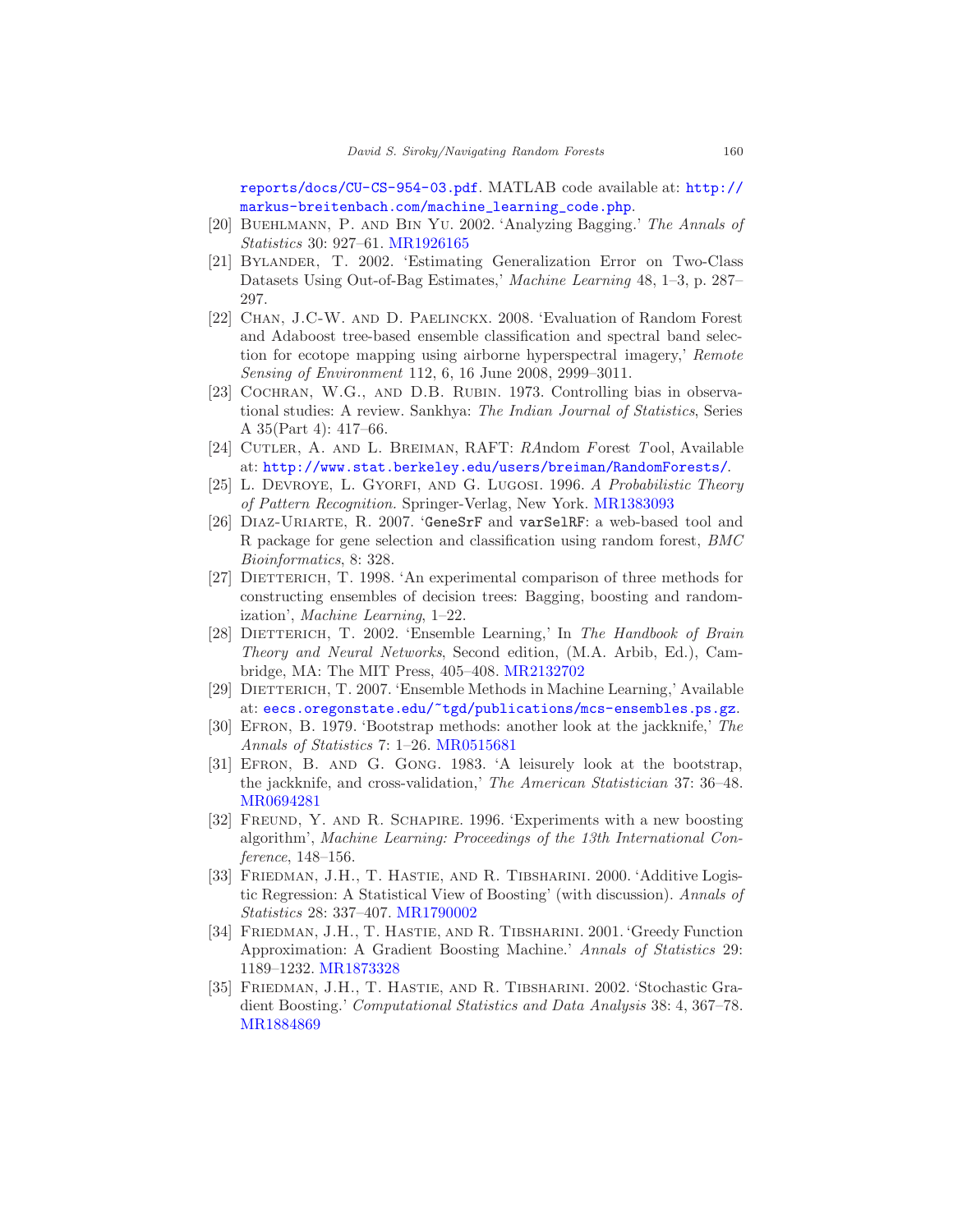- <span id="page-14-5"></span>[36] FRÖLICH, M. 2004. 'Finite sample properties of propensity score matching and weighting estimators,' Review of Econometrics and Statistics 86: 77–90.
- <span id="page-14-0"></span>[37] GRANDVALET, Y. 2004. 'Bagging Equalizes Influence.' Machine Learning 55: 251–70.
- <span id="page-14-6"></span>[38] Hastie, T., R. Tibshirani, and J. Friedman. 2001[2009]. The Elements of Statistical Learning. New York: Springer-Verlag. [MR1851606](http://www.ams.org/mathscinet-getitem?mr=1851606)
- [39] Ho, D., K. Imai, G. King, and E. Stuart. 2007. 'Matching as Nonparametric Preprocessing for Reducing Model Dependence in Parametric Causal Inference,' Political Analysis, 15: 199–236.
- <span id="page-14-2"></span>[40] Ho, T.K. 1995. 'Random Decision Forest'. Proceedings of the 3rd International Conf. on Document Analysis and Recognition, Montreal, Canada, August 14–18, 1995, 278–282.
- [41] HOTHORN, T. AND B. LAUSEN. 2003. 'Double-bagging: Combining classifiers by bootstrap aggregation,' Pattern Recognition, 36: 6, 1303–1309.
- [42] Hothorn, T., B. Lausen, A. Benner and Ma. Radespiel-Troeger. 2004. 'Bagging Survival Trees'. Statistics in Medicine, 23: 1, 77–91.
- [43] Hothorn, T., P. Buhlmann, S. Dudoit, A. Molinaro and M.J. van der Laan. 2006. 'Survival Ensembles'. Biostatistics, 7: 3, 355–373.
- <span id="page-14-8"></span><span id="page-14-3"></span>[44] HOTHORN, T. AND A. PETERS, 2009. ipred, [http://cran.r-project.](http://cran.r-project.org/web/packages/ipred/index.html) [org/web/packages/ipred/index.html](http://cran.r-project.org/web/packages/ipred/index.html)
- [45] Ishwaran, H. and U. Kogalur. 2007. randomSurvivalForest (R software for random survival forest) Ensemble survival analysis based on a random forest of trees using random inputs. Version 3.0.1. [MR2357716](http://www.ams.org/mathscinet-getitem?mr=2357716)
- <span id="page-14-9"></span>[46] Karpievitch, Y.V., A.P. Leclerc, E.G. Hill, J.S. Almeida, 'RF++: Improved Random Forest for Clustered Data Classification,' [http://www.](http://www.ohloh.net/p/rfpp) [ohloh.net/p/rfpp](http://www.ohloh.net/p/rfpp)
- <span id="page-14-1"></span>[47] Kumar, Manish and M. Thenmozhi, 'Forecasting Stock Index Movement: A Comparison of Support Vector Machines and Random Forest,' Indian Institute of Capital Markets 9th Capital Markets Conference Paper Available at SSRN: <http://ssrn.com/abstract=876544>.
- [48] LeBlanc, M. and R. Tibshirani. 1996. 'Combining Estimates on Regression and Classification.' Journal of the American Statistical Association 91: 1641–50. [MR1439105](http://www.ams.org/mathscinet-getitem?mr=1439105)
- <span id="page-14-10"></span>[49] Leshem, G. 2005. 'Improvement of Adaboost Algorithm by using Random Forests as Weak Learner.' Ph.D. Thesis, Hebrew University of Jerusalem: [shum.huji.ac.il/~gleshem/Guy\\_Leshem\\_Proposal.pdf](shum.huji.ac.il/~gleshem/Guy_Leshem_Proposal.pdf)
- <span id="page-14-7"></span>[50] Liaw, A. and M. Wiener. 'Classification and Regression by randomForest' R News (2002) Vol. 2/3 p. 18 (Discussion of the use of the random forest package for R).
- <span id="page-14-4"></span>[51] LIAW, A. AND M. WEINER. 2007. randomForest (R software for random forest). Fortran original (L. Breiman and A. Cutler), R port (A. Liaw and M. Wiener) Version 4.5-19 and 4.5-25. [http://cran.r-project.org/web/](http://cran.r-project.org/web/packages/randomForest/index.html) [packages/randomForest/index.html](http://cran.r-project.org/web/packages/randomForest/index.html)
- [52] Lin, Y. and Y. Jeon. 2006. 'Random Forests and adaptive nearest neighbors,' Journal of the American Statistical Association, 101 (474): 578–590. [MR2256176](http://www.ams.org/mathscinet-getitem?mr=2256176)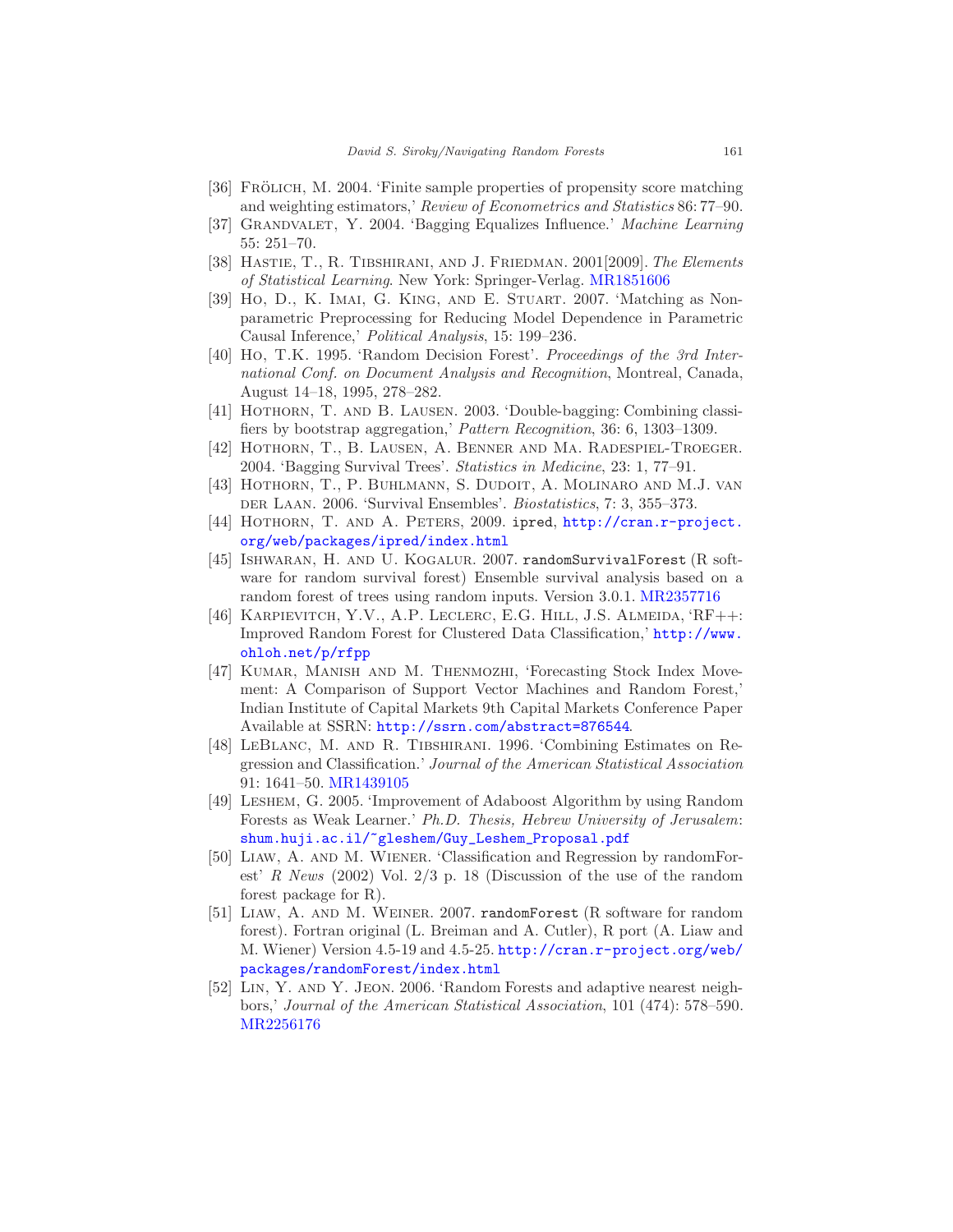- <span id="page-15-6"></span>[53] LOH, W.-Y. 2002. 'Regression Trees With Unbiased Variable Selection and Interaction Detection.' Statistica Sinica 12: 361–86. [MR1902715](http://www.ams.org/mathscinet-getitem?mr=1902715)
- [54] Mannor, S., R. Meir and T. Zhang. 2002. 'The Consistency of Greedy Algorithms for Classification,' COLT, 319–333. [MR2040422](http://www.ams.org/mathscinet-getitem?mr=2040422)
- <span id="page-15-8"></span>[55] Meinshausen, N. 2006. 'Quantile regression forests,' Journal of Machine Learning Research, 7: 983–999. [MR2274394](http://www.ams.org/mathscinet-getitem?mr=2274394)
- [56] Nyuyen, T.T. 2008. 'Outlier and Exception Analysis in Rough Sets and Granular Computing,' in Handbook of Granular Computing (Eds. W Pedrycz, A. Skowron, V. Kreinovich), Wiley 2008.
- [57] OPITZ, D. AND R. MACLIN. 1999. 'Popular Ensemble Methods: An Empirical Study', Journal of Artificial Intelligence Research, 11, 169–198, <citeseer.ist.psu.edu/opitz99popular.html>.
- <span id="page-15-7"></span>[58] PETERS, A. AND T. HOTHORN. 2007. ipred: Improved predictive models by indirect classification and bagging for classification, regression and survival problems as well as resampling based estimators of prediction error. (R software for random forest prediction). Version: 0.8-5
- <span id="page-15-1"></span>[59], PICARD, R. AND D. COOK. 1984. 'Cross-Validation of Regression Models,' Journal of the American Statistical Association 79 (387): 575–583. [MR0763576](http://www.ams.org/mathscinet-getitem?mr=0763576)
- <span id="page-15-2"></span>[60] Quinlan, R. 1993. C4.5: Programs for Machine Learning (Morgan Kaufmann)
- <span id="page-15-10"></span>[61] Rosenbaum, P.R. 1984. 'The consequences of adjusting for a concomitant variable that has been affected by the treatment,' Journal of the Royal Statistical Society, Series A 147: 656–66.
- <span id="page-15-11"></span>[62] ROSENBAUM, P.R. 1989. 'Optimal matching for observational studies,' Journal of the American Statistical Association 84: 1024–1032.
- <span id="page-15-13"></span><span id="page-15-12"></span>[63] Rosenbaum, P.R. 2002. Observational studies. 2nd ed. New York: Springer. [MR1899138](http://www.ams.org/mathscinet-getitem?mr=1899138)
- [64] Rosenbaum, P.R., and D.B. Rubin. 1983. 'The central role of the propensity score in observational studies for causal effects,' Biometrika 70: 41–55. [MR0742974](http://www.ams.org/mathscinet-getitem?mr=0742974)
- <span id="page-15-9"></span>[65] SANDRI, M. AND P. ZUCCOLOTTO. 2009. 'Variable selection using Random Forests,' Typescript, 8 pages.
- <span id="page-15-4"></span><span id="page-15-3"></span>[66] SCHAPIRE, R.E. 1990. 'The strength of weak learnability,' Machine Learning, 5: 197–227.
- [67] SCHAPIRE, R. E. 1999. 'A Brief Introduction to Boosting.' In Proceedings of the Sixteenth International Joint Conference on Artificial Intelligence.
- <span id="page-15-5"></span>[68] SCHAPIRE, R.E., Y. FREUND, P. BARTLETT, AND W.S. LEE. 1998. 'Boosting the margin: A new explanation for the effectiveness of voting methods,' The Annals of Statistics, 26: 1651–1686. [MR1673273](http://www.ams.org/mathscinet-getitem?mr=1673273)
- [69] Shannon, W., and D. Banks. 1997. 'An MLE Strategy for Combining CART Models,' Computing Science and Statistics, 29: 540–544.
- <span id="page-15-0"></span>[70] Shi, T., Seligson, D. Belldegrun, A.S. Palotie, A. and Horvath, S. 2005. 'Tumor classification by tissue microarray profiling: random forest clustering applied to renal cell carcinoma,' Modern Pathology 18: 4, 547–57.